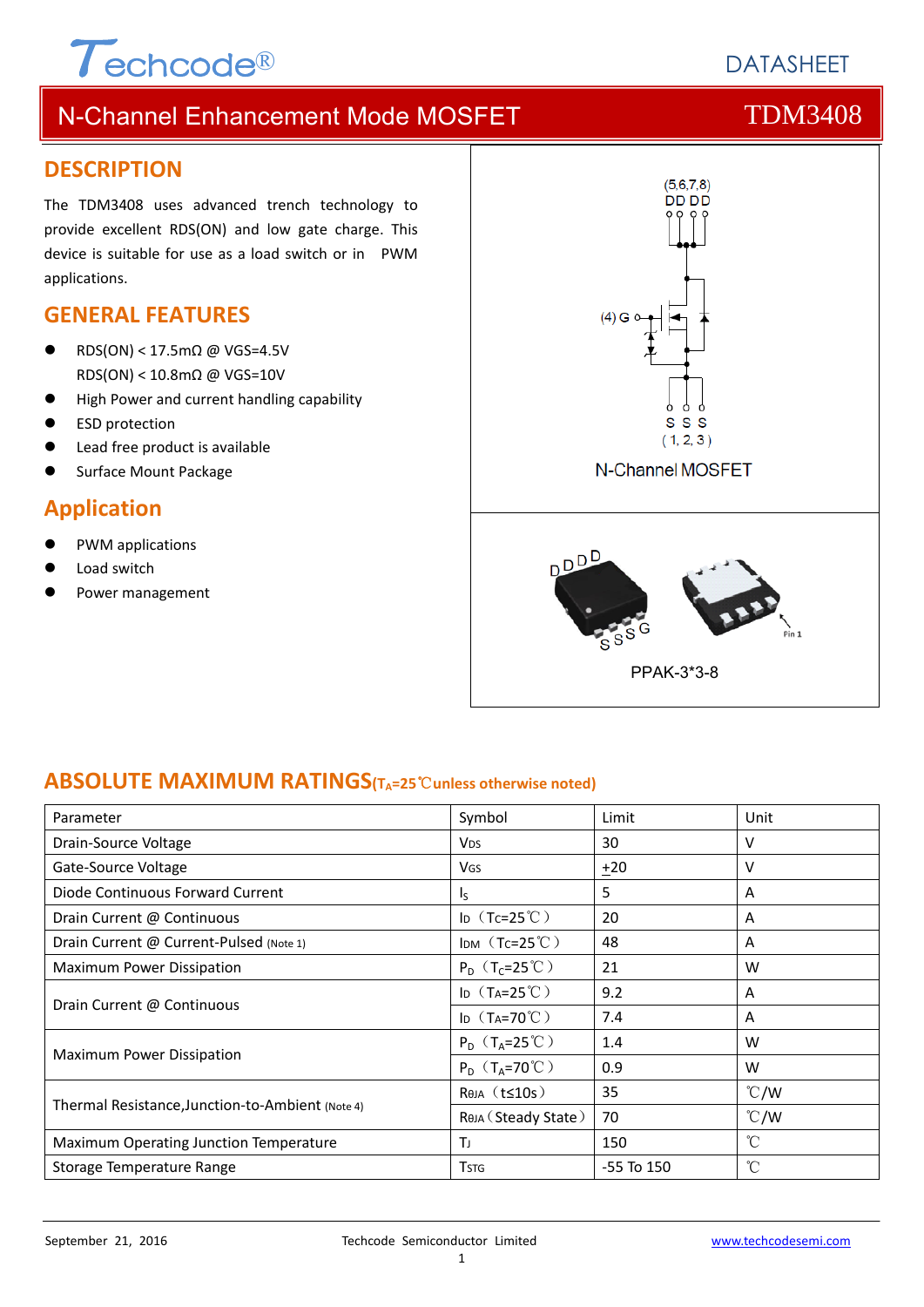

### **ELECTRICAL CHARACTERISTICS (TA=25**℃**unless otherwise noted)**

| Parameter                                 | Symbol                   | Condition                                                     | Min                      | Typ            | Max                 | Unit      |  |  |
|-------------------------------------------|--------------------------|---------------------------------------------------------------|--------------------------|----------------|---------------------|-----------|--|--|
| OFF CHARACTERISTICS                       |                          |                                                               |                          |                |                     |           |  |  |
| Drain-Source Breakdown Voltage            | <b>BV</b> <sub>DSS</sub> | VGS=0V ID=250µA                                               | 30                       | $\mathbb{Z}^2$ | $\bar{\mathcal{L}}$ | $\vee$    |  |  |
| Zero Gate Voltage Drain Current           | I <sub>DSS</sub>         | VDS=24V,VGS=0V                                                |                          | $\mathbb{L}$   | $\mathbf{1}$        | $\mu$ A   |  |  |
| Gate-Body Leakage Current                 | lgss                     | VGS=±20V,VDS=0V                                               |                          | $\blacksquare$ | ±10                 | $\mu$ A   |  |  |
| <b>ON CHARACTERISTICS (Note 2)</b>        |                          |                                                               |                          |                |                     |           |  |  |
| <b>Gate Threshold Voltage</b>             | VGS(th)                  | VDS=VGS, ID=250µA                                             | 1.4                      | 1.7            | 2.5                 | $\vee$    |  |  |
| Drain-Source On-State Resistance          | R <sub>DS</sub> (ON)     | VGS=4.5V, ID=8A                                               | $\overline{a}$           | 12.3           | 17.5                | $m\Omega$ |  |  |
|                                           |                          | VGS=10V, ID=10A                                               | $\overline{\phantom{a}}$ | 8.2            | 10.8                | $m\Omega$ |  |  |
| <b>DYNAMIC CHARACTERISTICS (Note3)</b>    |                          |                                                               |                          |                |                     |           |  |  |
| <b>Gate Resistance</b>                    | R <sub>G</sub>           | VDS=20V, VGS=0V, F=1.0MHz                                     | $\overline{\phantom{a}}$ | 1.4            | 2.5                 | Ω         |  |  |
| Input Capacitance                         | Ciss                     | VDS=15V, VGS=0V, F=1.0MHz                                     | $\overline{a}$           | 455            | 600                 | PF        |  |  |
| <b>Output Capacitance</b>                 | Coss                     |                                                               | $\blacksquare$           | 320            | $\overline{a}$      | PF        |  |  |
| Reverse Transfer Capacitance              | <b>Crss</b>              |                                                               |                          | 22             | ÷,                  | PF        |  |  |
| <b>SWITCHING CHARACTERISTICS (Note 3)</b> |                          |                                                               |                          |                |                     |           |  |  |
| Turn-on Delay Time                        | $td($ on $)$             | VDS=15V, RL=15 $\Omega$ , VGEN=10V, RG=6 $\Omega$             | $\blacksquare$           | 8.5            | 16                  | nS        |  |  |
| Turn-on Rise Time                         | tr                       | $ID=1A$                                                       | $\Box$                   | 10             | 18                  | nS        |  |  |
| Turn-Off Delay Time                       | td(off)                  |                                                               | $\blacksquare$           | 14             | 26                  | nS        |  |  |
| Turn-Off Fall Time                        | tf                       |                                                               | $\blacksquare$           | 10.6           | 19                  | nS        |  |  |
| <b>Total Gate Charge</b>                  | Qg                       | V <sub>DS</sub> =10V,I <sub>D</sub> =10A,V <sub>GS</sub> =10V | L.                       | 8              | 12                  | nC        |  |  |
| Gate-Source Charge                        | Qgs                      |                                                               |                          | 1.6            | $\overline{a}$      | nC        |  |  |
| Gate-Drain Charge                         | Qgd                      |                                                               | $\blacksquare$           | 1.2            | $\overline{a}$      | nC        |  |  |
| Body Diode Reverse Recovery Time          | Trr                      | IF=10A, $dl/dt=100A/\mu s$                                    | $\overline{a}$           | 20.5           | $\overline{a}$      | nS        |  |  |
| Body Diode Reverse Recovery Charge        | Qrr                      |                                                               | $\blacksquare$           | 7.2            | $\blacksquare$      | nC        |  |  |
| DRAIN-SOURCE DIODE CHARACTERISTICS        |                          |                                                               |                          |                |                     |           |  |  |
| Diode Forward Voltage (Note 2)            | <b>V<sub>SD</sub></b>    | VGS=0V, Is=5A                                                 |                          | 0.8            | 1.3                 | $\vee$    |  |  |

NOTES:

1. Pulse width limited by max. junction temperature.

2. Pulse Test: Pulse Width  $\leq 300$ μs, Duty Cycle  $\leq 2\%$ .

3. Guaranteed by design, not subject to production testing

4. ReJA steady state t=100s. ReJA is measured with the device mounted on 1in2, FR-4 board with 2oz. Copper.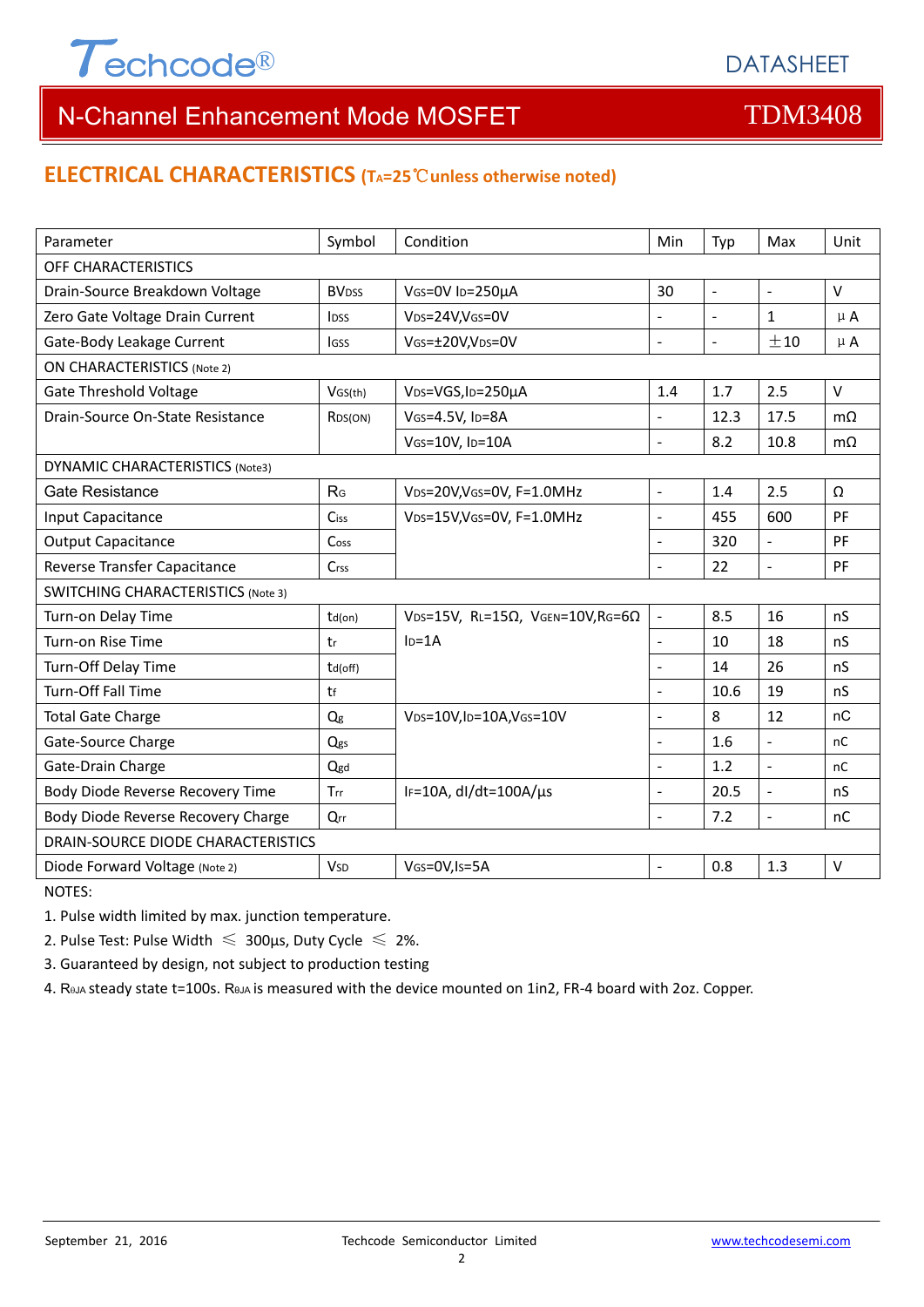

### **Typical Operating Characteristics**



# **Power Dissipation**

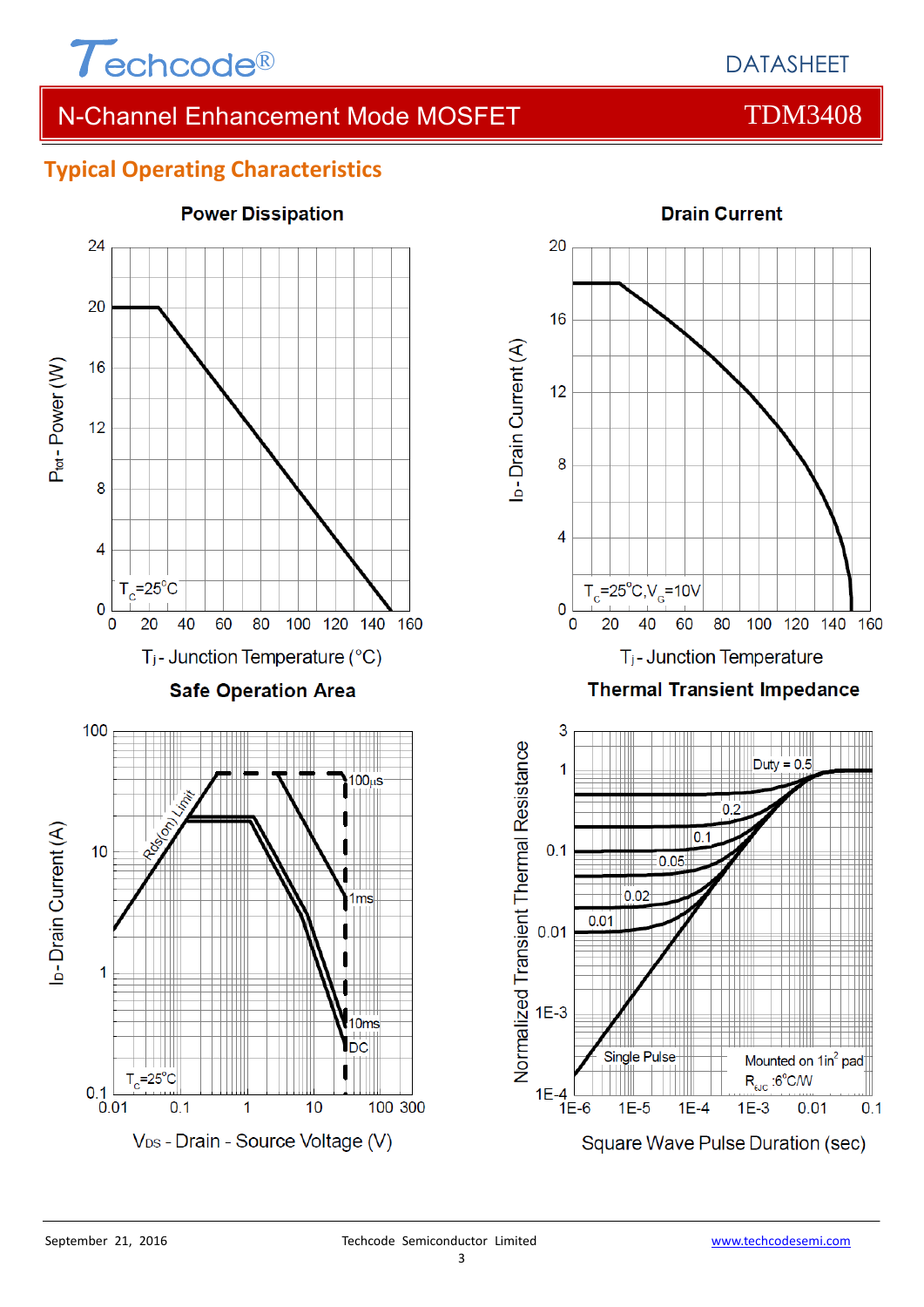

# **Typical Operating Characteristics(Cont.)**







### **Thermal Transient Impedance**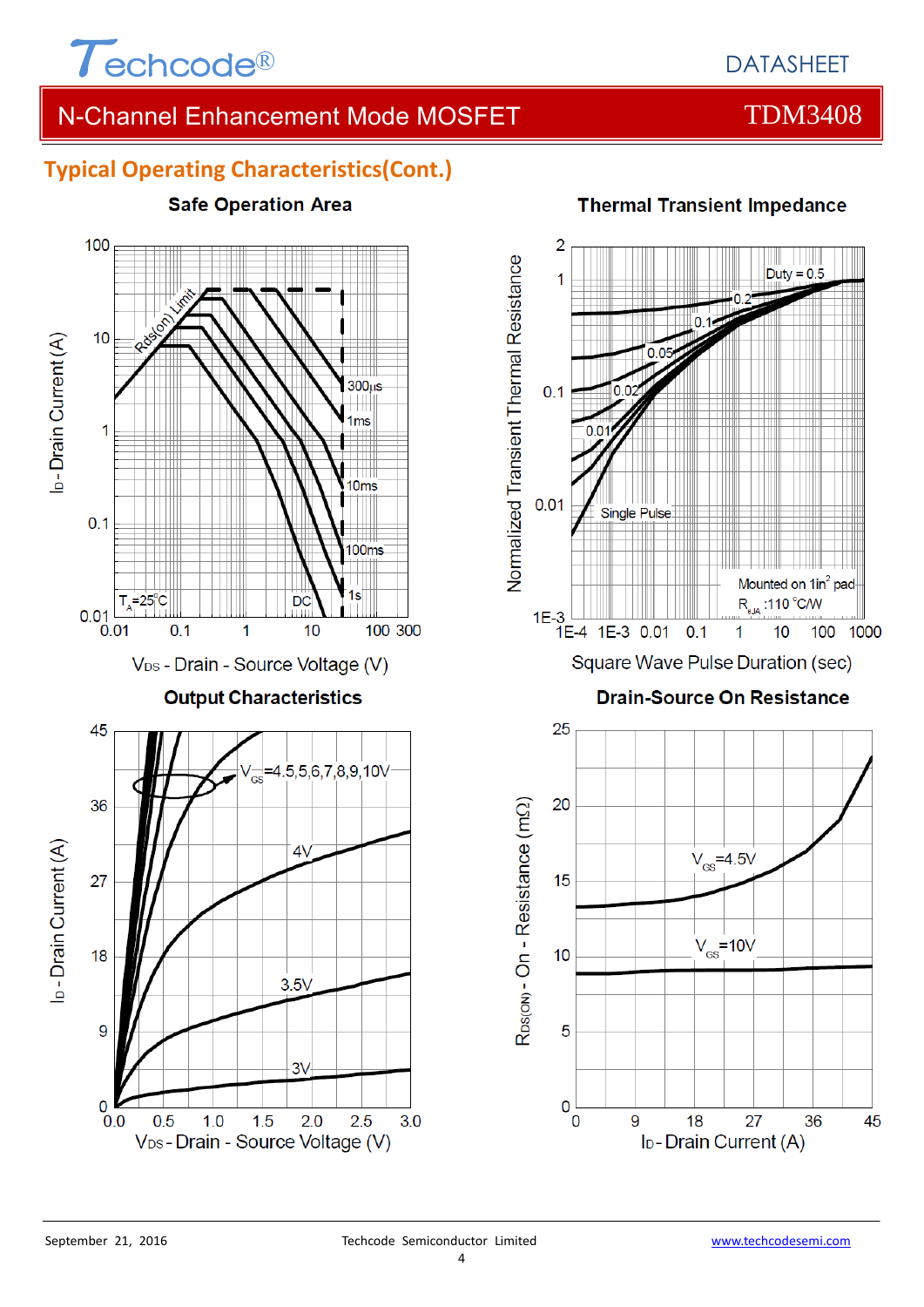

# **Typical Operating Characteristics(Cont.)**



#### **Gate-Source On Resistance**



#### **Source-Drain Diode Forward**



 $0.4$ 

 $-50$ 

 $-25$ 

 $\bf{0}$ 

25

50

T<sub>j</sub>- Junction Temperature (°C)

75

 $R_{ON}$ @T<sub>i</sub>=25°C: 9mΩ

100 125 150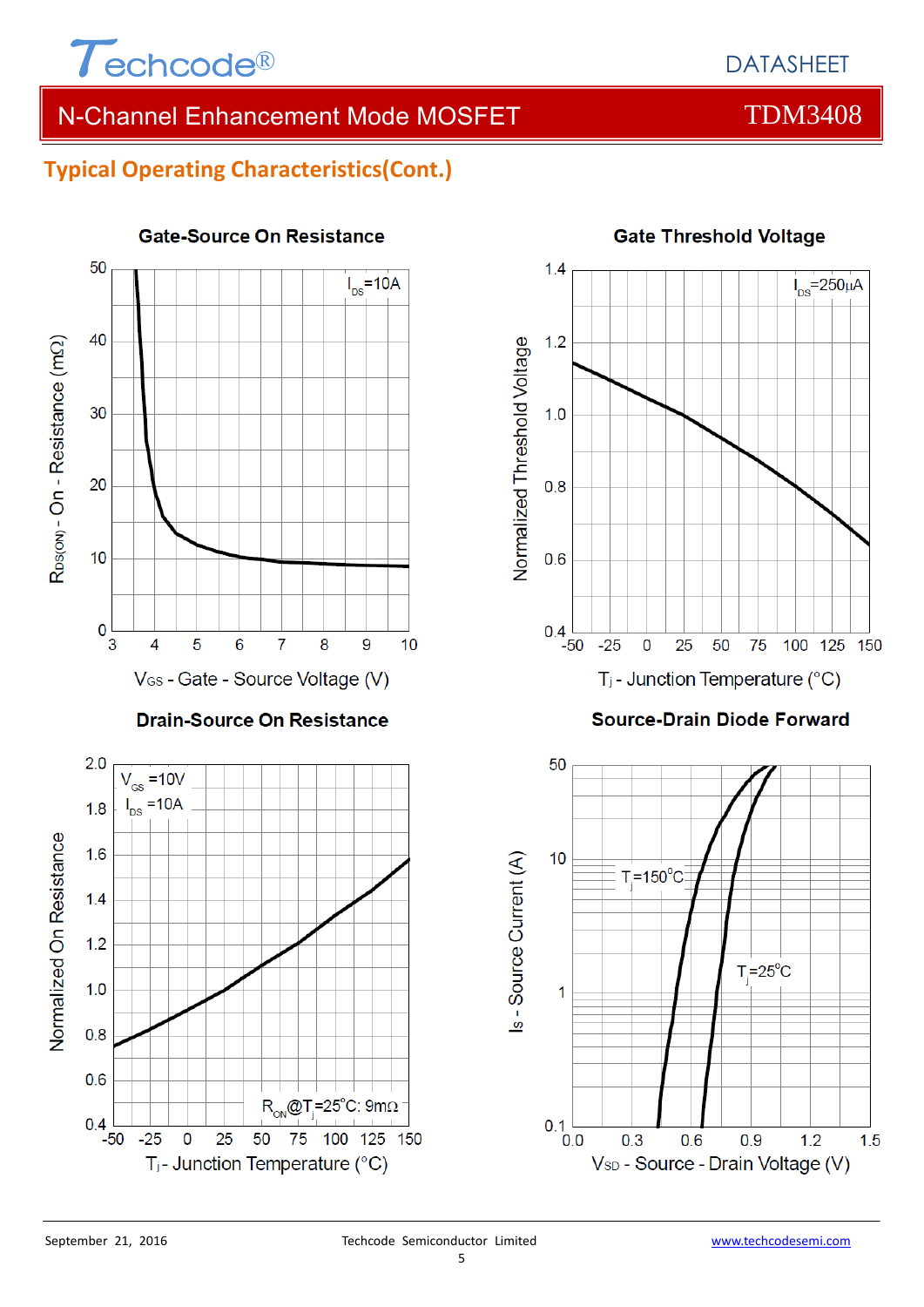

# **Typical Operating Characteristics(Cont.)**



### Capacitance



#### **Gate Charge**

#### 6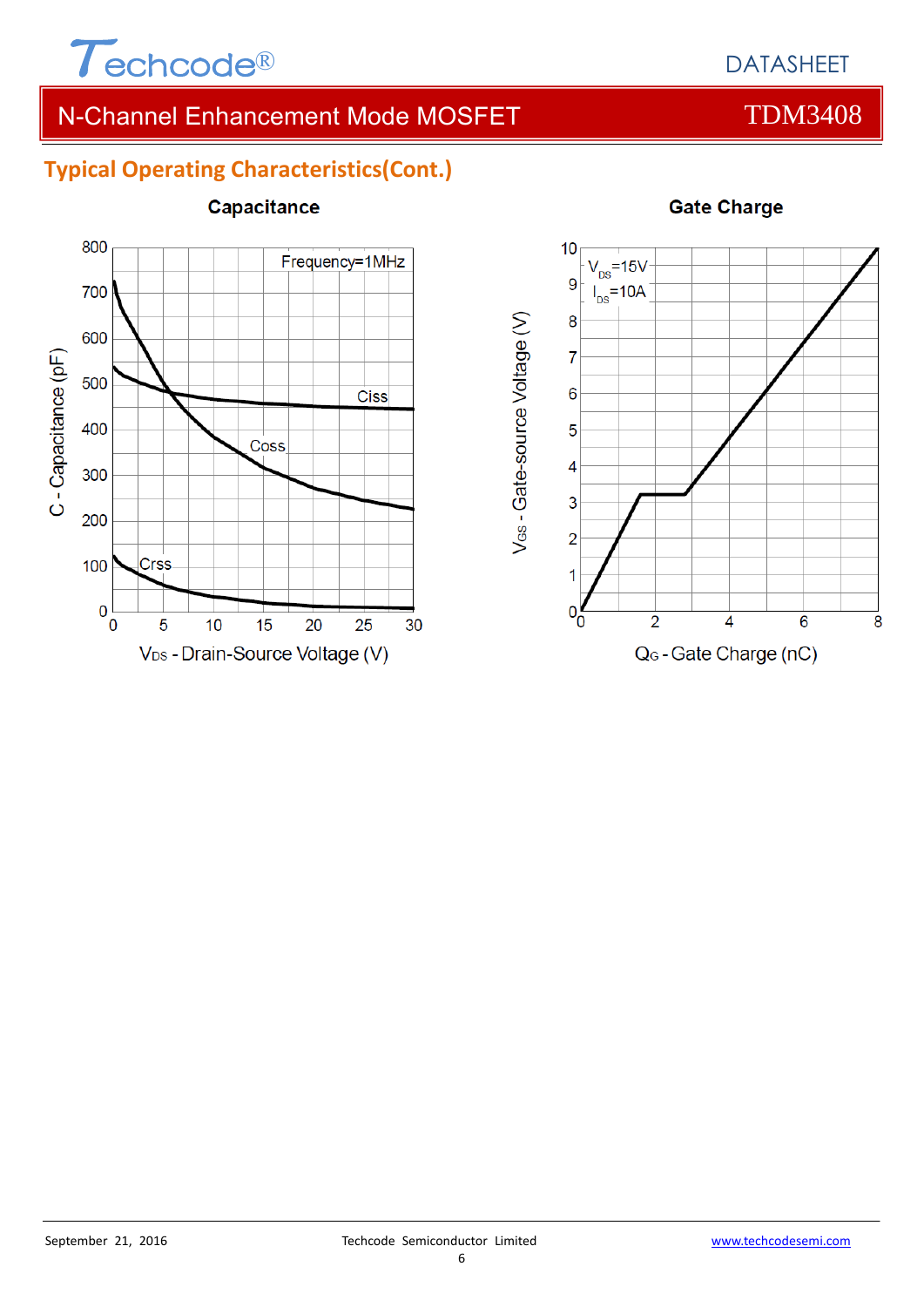

# **Package Information**

| PPAK-3*3-8 | Package |
|------------|---------|
|            |         |



| Symbol         | PPAK-3*3-8(mm) |       |      |  |
|----------------|----------------|-------|------|--|
|                | Min            | Nom   | Max  |  |
| A              | 0.70           | 0.75  | 0.85 |  |
| A1             |                |       | 0.05 |  |
| $\mathsf b$    | 0.20           | 0.30  | 0.40 |  |
| С              | 0.10           | 0.152 | 0.25 |  |
| D              | 3.15           | 3.3   | 3.45 |  |
| D <sub>1</sub> | 3.00           | 3.15  | 3.30 |  |
| D <sub>2</sub> | 2.25           | 2.45  | 2.65 |  |
| E              | 3.15           | 3.30  | 3.45 |  |
| E1             | 2.90           | 3.05  | 3.20 |  |
| E2             | 1.54           | 1.74  | 1.94 |  |
| E3             | 0.28           | 0.48  | 0.68 |  |
| E4             | 0.37           | 0.57  | 0.77 |  |
| E <sub>5</sub> | 0.10           | 0.20  | 0.30 |  |
| e              | 0.60           | 0.65  | 0.70 |  |
| К              | 0.49           | 0.69  | 0.89 |  |
| L              | 0.30           | 0.40  | 0.50 |  |
| L1             | 0.06           | 0.125 | 0.20 |  |
| t              |                |       | 0.13 |  |